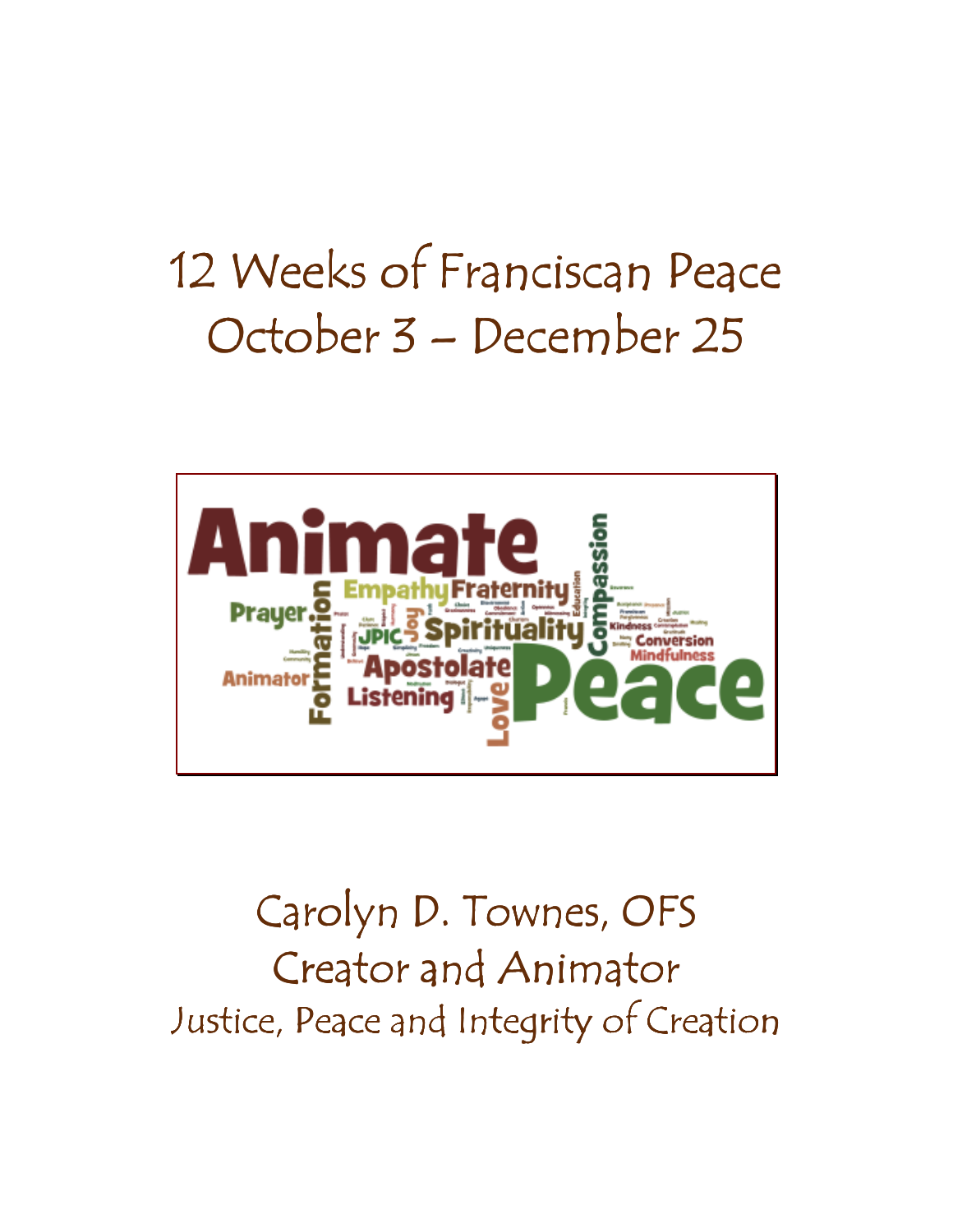**Week 1, October 3 - 9:** The thought for this week is **Prayer.** Article 8 of the OFS Rule begins: "As Jesus was the true worshipper of the Father, so let prayer and contemplation be the soul of all they are and do."

Prayer is first and foremost in our lives as followers of Jesus. Everything we do and say must be embodied in a spirit of prayer. Author Henri Nouwen wrote, "When we sit down to pray, we enter the presence of the God of peace who disarms our hearts, he said. We make our peace with God, and God gives us the gift of peace."

In the life of prayer, our wills and God's grace act together. When we pray, we must surrender to the will of God and not our own wills and wants. This can be difficult especially when we want our own way. Yet, we must remember that God wants what is best for us and His ways are greater than our ways. Only God can see the big picture.

*At the very beginning of Francis' conversion, he is living with a poor priest at the chapel of San Damiano. His parents do not know where he is, so his father goes around the city inquiring about his son. When he learns where Francis is, he calls together his friends and neighbors and goes down to San Damiano.* 

 *Francis is still new in the service of Christ; so when he hears about his pursuers and knows they are coming, he hides from his father's anger by creeping into a secret cave which he has prepared as a hiding place. There he stays for a whole month. He eats food brought to him secretly and prays continually with tears that the Lord deliver him from persecution and grant him the fulfillment of his desire to serve him alone.* 

 *He fasts and prays unceasingly, not trusting in his own strength but relying wholly on God; and God fills his soul with unspeakable joy and a wonderful light until, glowing with an inner radiance, he leaves the cave, ready to face his persecutors. Light of heart, he climbs the road to Assisi.* 

 *When his friends and relatives spy him, they smother him with insults, calling him a fool and a madman, and they hurl stones and mud at him.* 

 *But Francis, who has become God's servant, pays them no heed. Indifferent to their insults, he thanks God for everything.* 

Initially, Francis hides from his father's anger by creeping into a secret cave which he has prepared as a refuge. Like all of us at the beginning of the emergence of the true self, he fears his father's anger, he draws inward and hides, and he prays for the wrong thing because he does not as yet have the courage to become himself. He prays that the Lord *will deliver him from persecution and grant him the fulfillment of his desire*. He does not know as yet that the fulfillment of his desire involves persecution.

But because he perseveres, the Lord fills his soul with light, and he leaves the cave where he is hiding and faces the insults and blows of his persecutors. In overcoming his shame, he discovers his true self and is unmoved by persecution. And he thanks God for everything, not just for what is pleasant, such as his misguided desire to be delivered from persecution. In acting, in facing the consequences of his commitment to Christ, Francis learns to pray correctly. [From *The Way of St. Francis* by Murray Bodo, OFM]

### **Psalm Fragment:**

"*The Lord has heard my supplication; The Lord will receive my prayer.*" **~** Psalm 6:9

**Reflection Question**: Do you pray for your will alone or for your will to meet God's grace?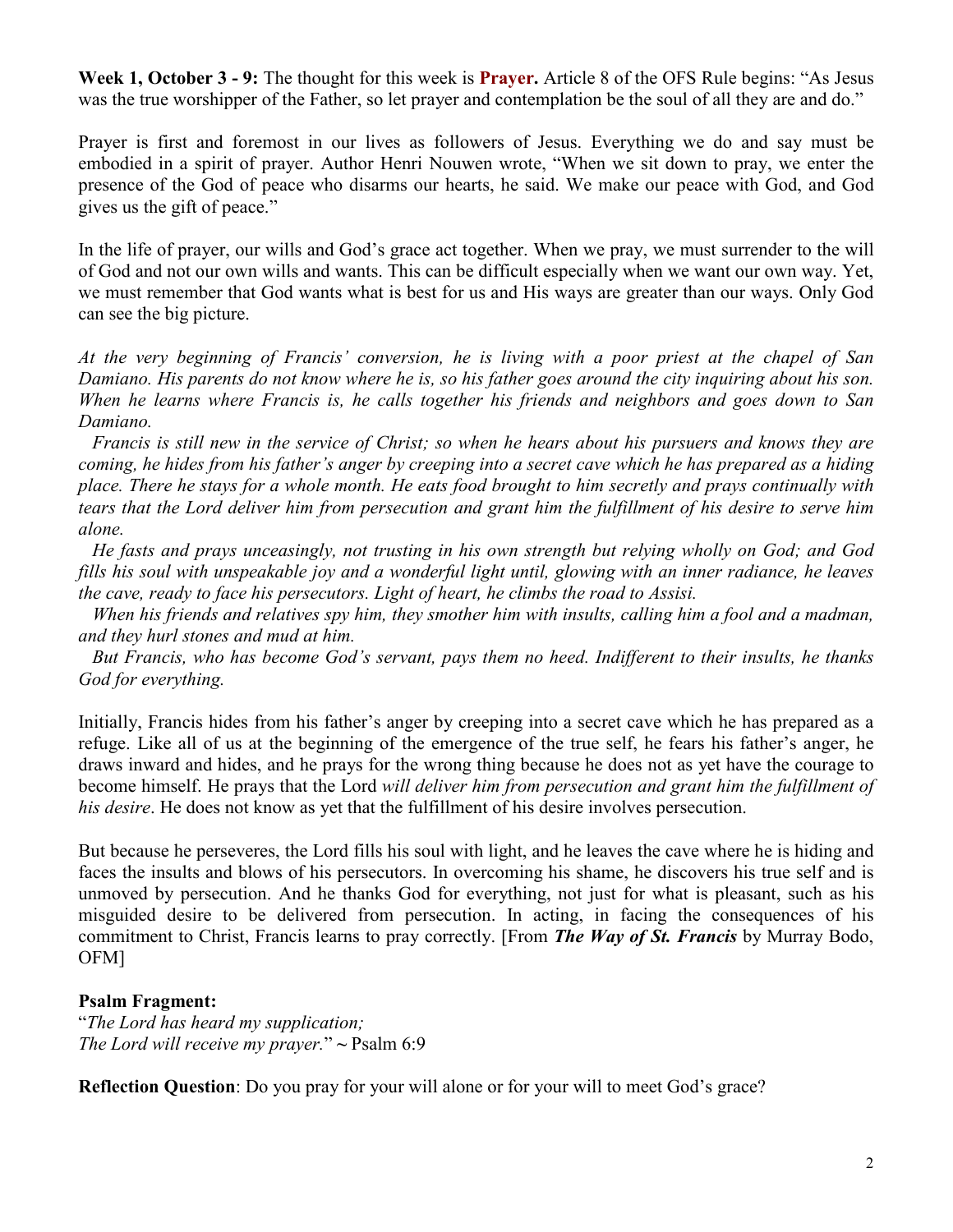**This week**: Pray that your will and God's grace will always meet – making you an instrument of the Lord's peace.

**Prayer for the Week**: The Peace Prayer

*Lord, make me a channel of your peace; where there is hatred, I may bring love; where there is wrong, I may bring the spirit of forgiveness; where there is discord, I may bring harmony; where there is error, I may bring truth; where there is doubt, I may bring faith; where there is despair, I may bring hope; where there are shadows, I may bring light; where there is sadness, I may bring joy.*

*Lord, grant that I may seek rather to comfort than to be comforted; to understand, than to be understood; to love, than to be loved.*

*For it is by self-forgetting that one finds. It is by forgiving that one is forgiven. It is by dying that one awakens to eternal life. Amen.*



**Week 2, October 10 - 16:** The thought for this week is **Empathy.** It has been said, "*People will forget what you said, people will forget what you did, but people will never forget how you made them feel*."

Empathy is the ability to imagine oneself in anther's place and understand the other's feelings, desires, ideas, and actions; putting yourself in the shoes of the other. Instead of empathy, we tend instead to have a strong urge to give advice or reassurance and to explain our own position or feeling. Empathy, on the other hand, requires focusing full attention on the other person's message. We give to others the time and space they need to express themselves fully and to feel understood.

 *There was a time at the very beginning when Francis and his brothers lived at a place near Assisi called Rivo Torto...* 

 *At Rivo Torto they fasted and did penance with all the enthusiasm and sometimes the imprudence of novices in the life of the Spirit, as the following story shows.* 

 *One night, as they all lay sleeping soundly, a loud cry broke into their dreams: "I am dying! I am dying! Help me!"* 

 *And the brothers, startled for their sleep, saw St. Francis already at the side of the terrified brother. "What is it, brother? Tell me."* 

 *And though he was now embarrassed, the brother overcame shame and said: "Forgive me, Father Francis; but I am dying of hunger."*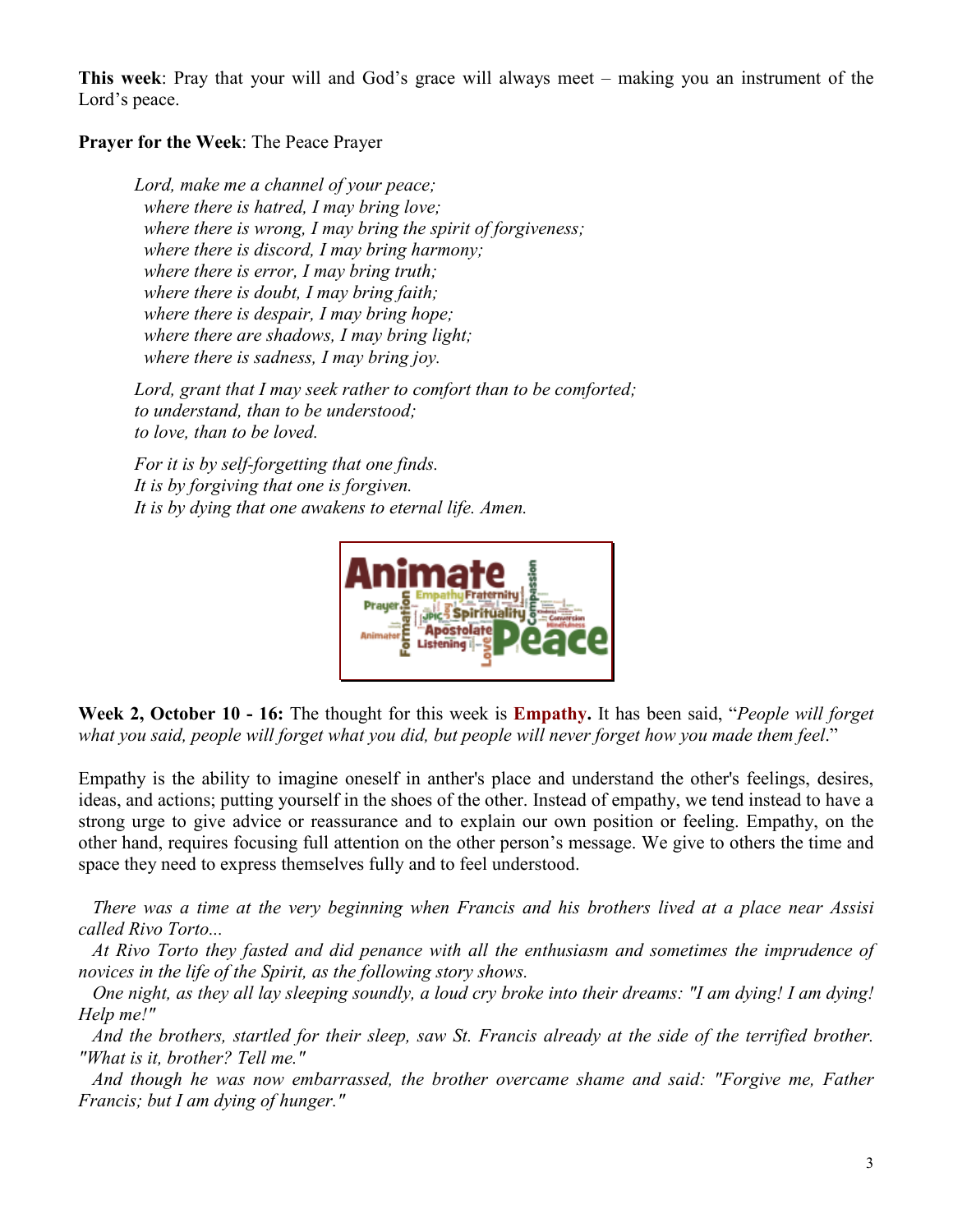*Then St. Francis immediately ordered the brothers to light a torch and go out and gather some herbs and vegetables and whatever else they could find for all of them to have a good, nourishing meal. He said this so that the poor brother would not have to be humiliated by eating alone.* 

 *And so all the brothers set themselves eagerly to the task of preparing a meal and then they all sat down*  with the hungry brother and ate a midnight supper. [From Tales of St. Francis by Murray Bodo, OFM]

The key ingredient of empathy is presence: we are wholly present with the other party and what they are experiencing. This quality of presence distinguishes empathy from either mental understanding or sympathy.

Francis was not just sympathetic, but he empathized with the brother and gathered all the brothers so as not to let this hungry brother be humiliated by eating alone.

#### **Psalm Fragment**:

"*You will show me the path of life; In Your presence is fullness of joy; At Your right hand are pleasures forevermore*." ~ Psalm 16:11

**Reflection Question**: When someone is in need, do you offer them your presence or your advice?

**This week**: Offer to be a minister of presence to someone who is hurting or in need and seek first to understand them.

**Prayer for the Week**: "*Lord, grant me the spirit of patience to be present to someone who is hurting or in need. May I be Your presence to them. I pray in Jesus' name. Amen*."



**Week 3, October 17 - 23:** The thought for this week is **Active Listening.** When we hear, we hear with just the ears. When we listen, we listen with the whole body – ears, eyes, heart, posture, mind – open and empty.

Many people wrongly assume that listening is a passive process of being silent while another person speaks. We may even believe that we are good listeners, but what we are often doing is listening selectively, making judgments about what is being said, and thinking of ways to end the conversation or redirect the conversation in ways more pleasing to ourselves.

 *So when [Joseph and Mary] did not find Jesus, they returned to Jerusalem looking for him. Now so it was that after three days they found him in the temple, sitting in the midst of the teachers, both listening to them and asking them questions. And all who heard him were astonished at his understanding and answers*. [Luke 2:45-47]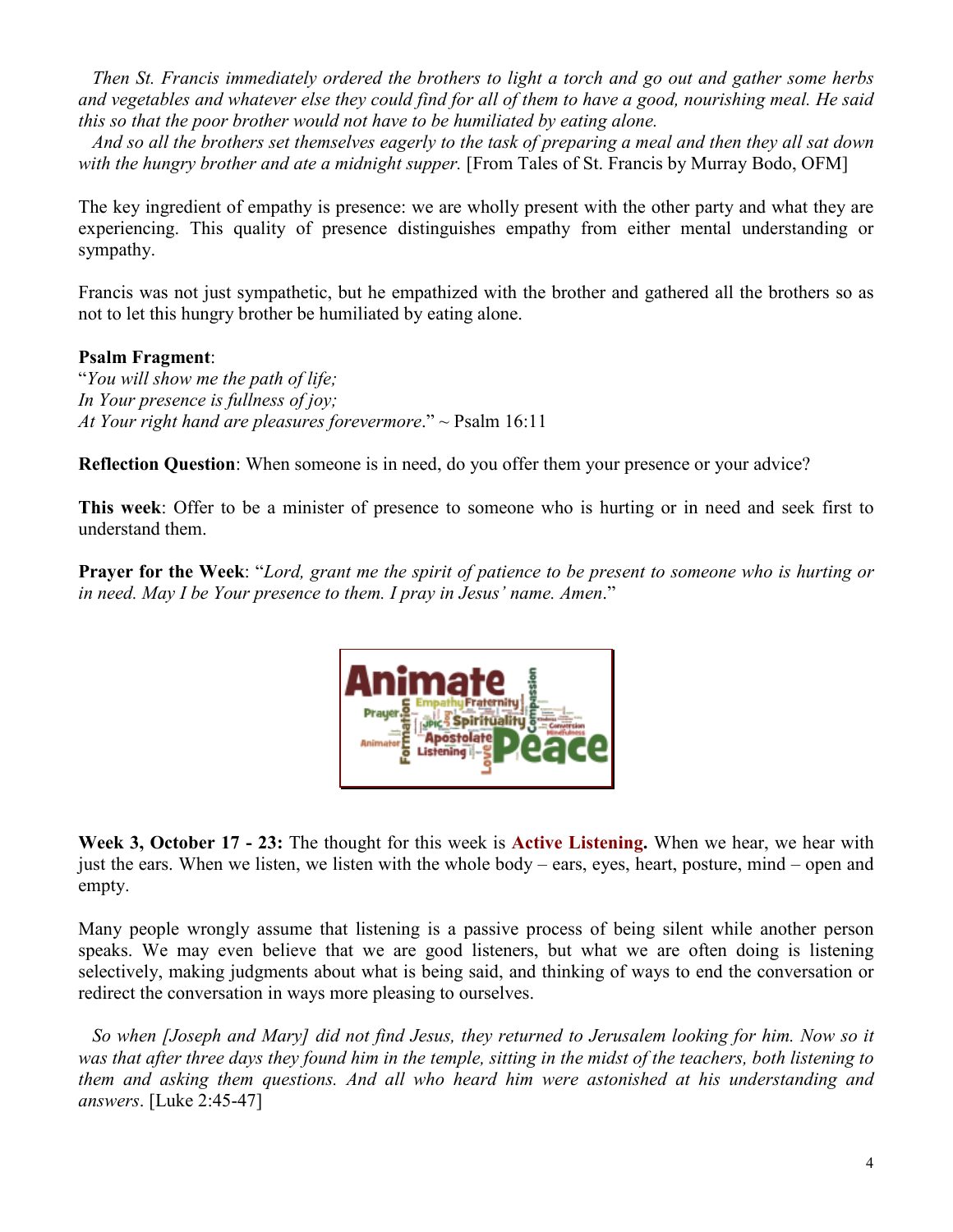The work of active listening takes place up in your head; requiring a disciplined effort to silence all the internal conversation while attempting to listen to another human being. It requires a sacrifice, an extension of oneself, to block out the noise and truly enter another person's world – even for a few minutes. Active listening is attempting to see things as the speaker sees them and attempting to feel things as the speaker feels them. This identification with the speaker is referred to as *empathy* and requires a great deal of effort.

Our Lord Jesus was an active listener, just as his mother. It took great discipline to listen to the words of the angel Gabriel. Mary did not hear what she wanted to hear; she listened to the words, asked a clarifying question, then gave her fiat – her yes to God. You must truly listen in order to properly respond.

#### **Psalm Fragment:**

 "*Oh, that My people would listen to Me, That Israel would walk in My ways*! ~ Psalm 81:13

**Reflection Question**: When was the last time you sat down in quiet and listened to God speak to your heart?

**This week**: Be mindful about listening to the conversations you are engaged in – without interrupting or distractions. Then, spend some quiet time actively listening to God in the Scriptures.

#### **Prayer for the Week**:

*The Spirit of the Lord is upon Me, Because He has anointed Me To preach the gospel to the poor; He has sent Me to heal the brokenhearted, To proclaim liberty to the captives And recovery of sight to the blind, To set at liberty those who are oppressed; To proclaim the acceptable year of the Lord*. [Luke 4:18-19]



**Week 4, October 24 – 30:** The thought for this week is **Compassion.** Author Robert Wright said, "*In the beginning there was compassion*."

Compassion is the recognition of another person's suffering accompanied by the disposition to alleviate that suffering. Compassion is a type of feeling where you tend to feel for the person concerned. You strongly feel sorry for the state of a person without attempting to know what is there in his or her mind. Without even understanding the intensity of his or her problem or predicament you simply feel sorry for a person; which is different from empathy. But compassion has a second component: to alleviate that suffering. You witness the suffering of another, and your heart is moved to do something about it. You move from empathy to compassion; from the feeling to the action.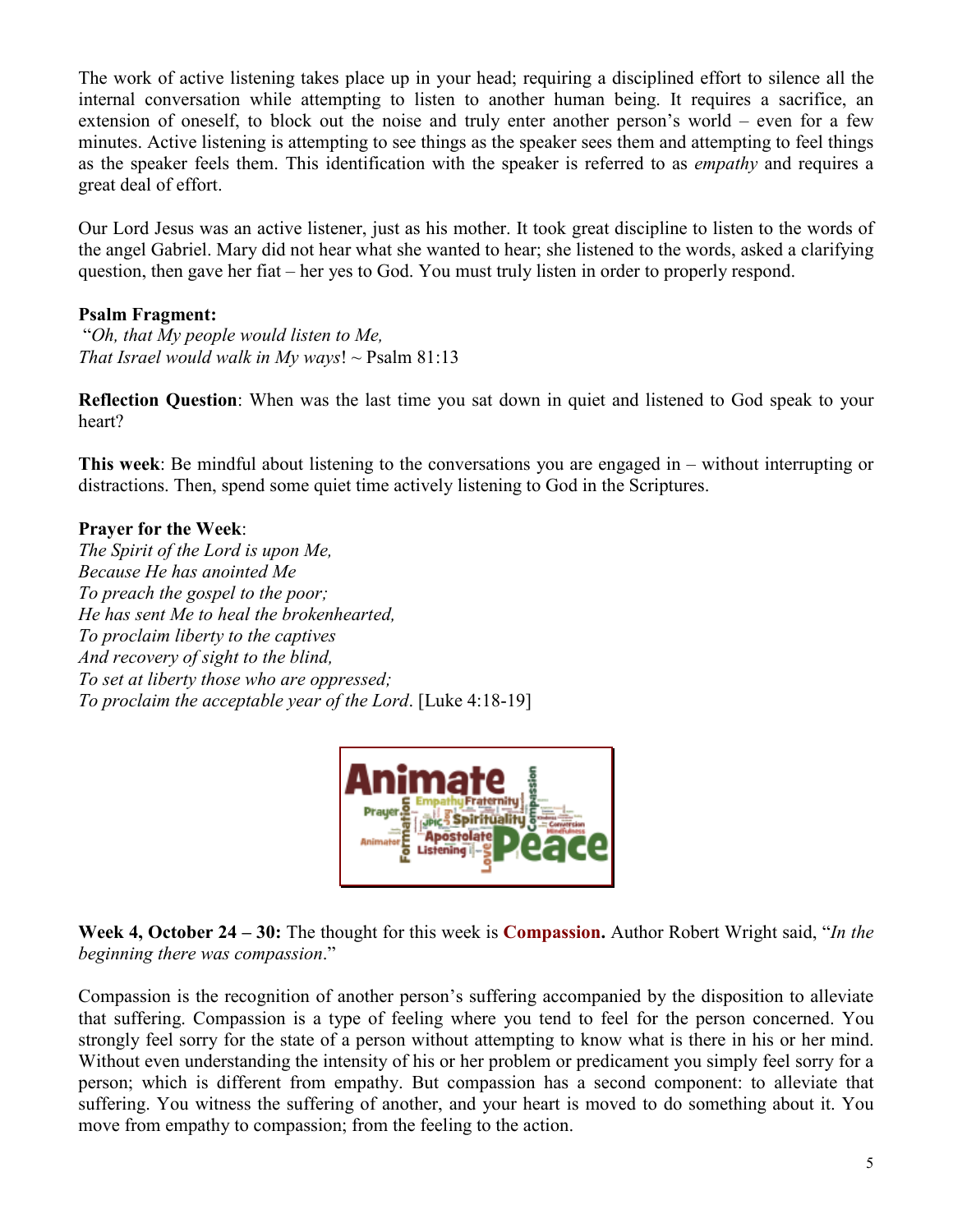"*But when Jesus saw the multitudes, he was moved with compassion for them, because they were weary and scattered, like sheep having no shepherd*." [Matt 9:36]

 "*So Jesus had compassion and touched their eyes. And immediately their eyes received sight, and they followed him*." [Matt 20:34]

Compassion moves us from something to something else: from empathy to action. Jesus was moved with compassion and he did something about it. Being a bearer of peace, it is not enough to be your brother's or sister's keeper; you *are* your brother and your sister. They belong to you and you belong to them in the Kingdom of God.

Mother Teresa said, "*If we have no peace, it is because we have forgotten that we belong to each other*."

### **Psalm Fragment**:

"*He has made His wonderful works to be remembered; The Lord is gracious and full of compassion*." ~ Psalm 111:4

**Reflection Question**: When was the last time you were moved with compassion? What did you do about it?

**This Week**: Keep in mind that we belong to each other and let compassion guide your day.

**Prayer for the Week**: "*Most High and glorious God, lighten the darkness of my heart and give me sound faith, firm hope, and perfect love. Let me, Lord, have the right feelings and knowledge, so that I can carry out the task that you have given me in truth. Amen*." ~ St. Francis, after the Crucified Lord told him to repair the Church.



**Week 5, October 31 – November 6:** The thought for this week is **Evangelical Love**. St. Bernard the Abbot stated: "*Love is sufficient of itself, it gives pleasure by itself and because of itself. It is its own merit, its own reward. Love looks for no cause outside itself, no effect beyond itself. Its profit lies in its practice…. For when God loves, all he desires is to be loved in return; the sole purpose of his love is to be loved, in the knowledge that those who love him are made happy by their love of him*."

Unconditional love, or agapé, rooted in behavior toward others without regard to their due is the love with which Jesus loves and speaks; Gospel love: agapé. This is the love that expects nothing from the one loved. It is the love of deliberate choice.

Jesus left us two great Commandments: Love God and love our neighbor as ourselves. So, the greatest commandment is to love. It does seem a little silly to try to command somebody to feel a certain way for someone else. But Jesus is saying that we ought to *behave* well toward them. I cannot always control how I feel about other people but I am in control of how I behave toward other people.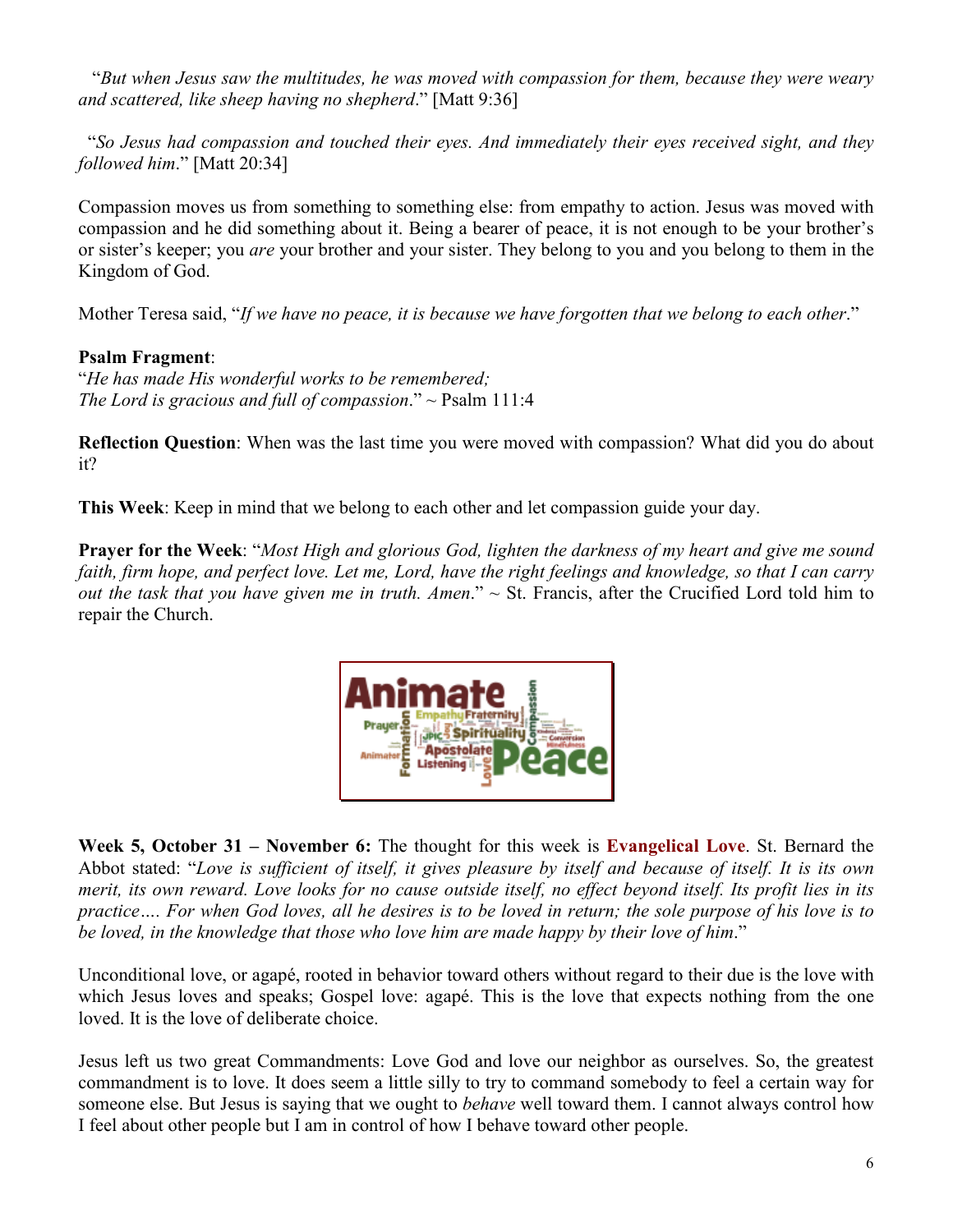Saint Francis went about loving the brothers and sisters of Assisi. He greeted each one with "Pace e bene!" "Peace and good!" When you can greet another with the greeting of peace, then you will not have malice in your heart.

Thomas Merton wrote, "*The beginning of love is to let those we love be perfectly themselves, and not to twist them to fit our own image. Otherwise we love only the reflection of ourselves we find in them*."

# **Psalm Fragment:**

*"The Lord opens the eyes of the blind; The Lord raises those who are bowed down; The Lord loves the righteous*." ~ Psalm 146:8

**Reflection Question:** How many people have you acknowledged today with a greeting of peace?

**This Week**: I will love as Jesus loves – expecting nothing in return and only wanting the best for the person loved. Journal how this experience affected you.

#### **Prayer for the Week**:

*"I will extol You, my God, O King; And I will bless Your name forever and ever. Every day I will bless You, And I will praise Your name forever and ever. Great is the Lord, and greatly to be praised; And His greatness is unsearchable."* [Psalm 145:1-3]



**Week 6, November 7 - 13:** The thought for this week is **Mindfulness**. Author James Baraz said, "*Mindfulness is simply being aware of what is happening right now without wishing it were different; enjoying the pleasant without holding on when it changes (which it will); being with the unpleasant without fearing it will always be this way (which it won't)*."

Mindfulness is not thinking, interpreting, or evaluating; it is an awareness of perception. It is a purposeful, nonjudgmental state of mind which does not anticipate the future or reflect back on the past. Any activity can be done with mindfulness – talking on the telephone, cleaning your home, driving, working, and exercising. Being mindful, you are fully present to this moment – which is the only moment you have – being focused on what you are doing, knowing why you are doing it.

"*As I practice mindfulness, I am not undertaking my own spirituality. I am not forsaking the world or turning my back on action for justice and peace. On the contrary, I am helping the nonviolent transformation of the world led by the spirit of peace.*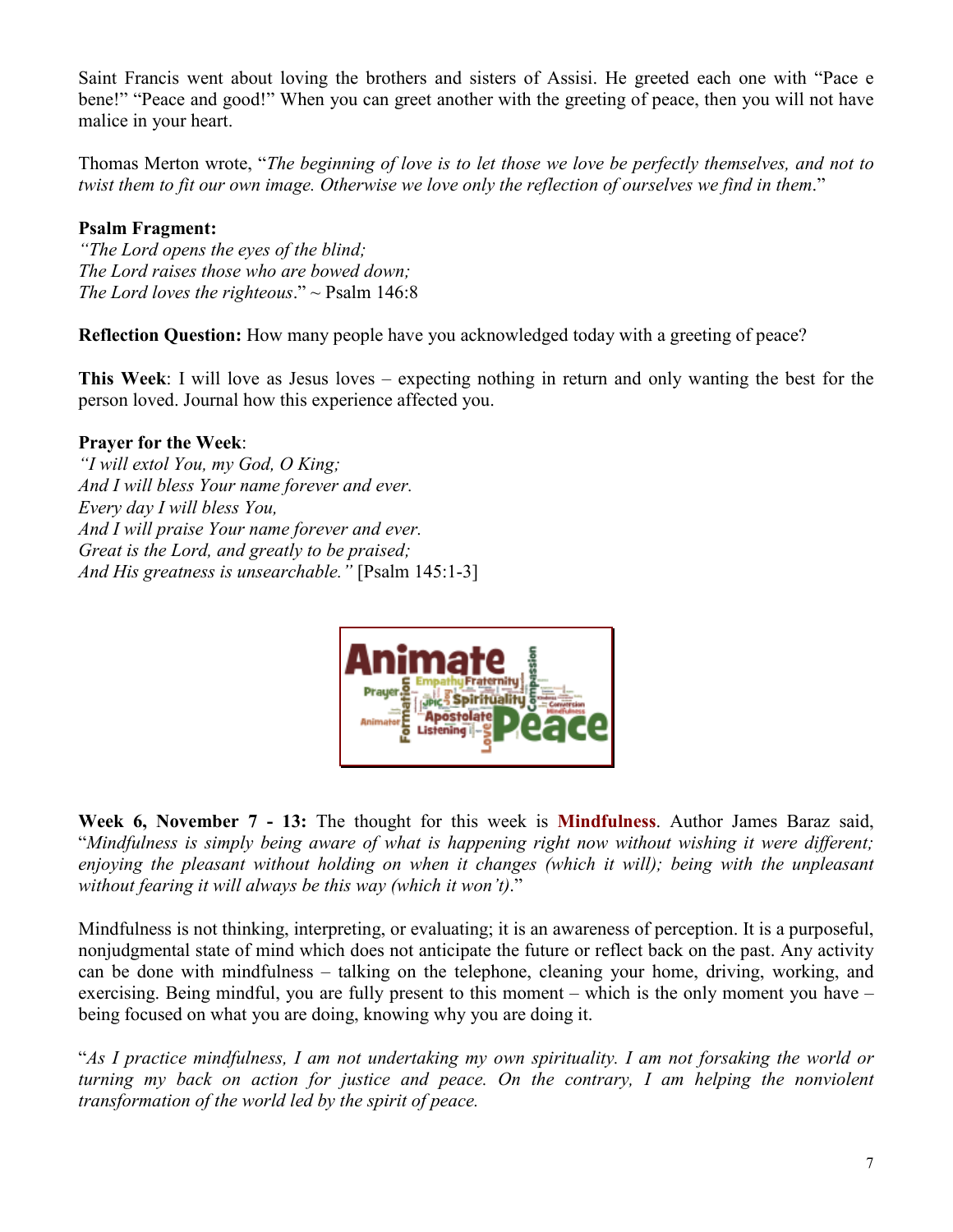"*The world does not need more chaos. The world needs peace. We cannot offer peace to the world if we lack inner peace ourselves, and mindfulness is a key ingredient to daily inner peace*.

"*Whether in a hermitage, a busy office, a crowded subway, a prison cell, or a war zone, mindfulness can help us experience in the present the peace we long for…. In a mindless world of violence, mindfulness makes all the difference. It transforms our inner peace into radiant public action. In this light, we see enough to take the next step, and walk forward in our war-torn world offering the wisdom of peace."*

~ From **Living Peace** by John Dear, SJ

#### **Psalm Fragment:**

 "*The Lord has been mindful of us; He will bless us; He will bless the house of Israel; He will bless the house of Aaron*." ~ Psalm 115:12

**Reflection Question:** Are you mindful in each of the daily tasks you undertake? Or, are you distracted and allow your mind to wander?

**This Week**: Practice being mindful in every activity you undertake. Avoid multi-tasking and focus on mindfully attending to one activity at a time. Notice how you are feeing as you are being mindful. Journal your experience.

#### **Prayer for the Week**:

*God of Peace, thank you for the gift of your great love and all that you give to me. Grant me the grace and the courage to live a life of mindfulness so that I may be faithful to the Gospels and to the mission of peace. Holy Spirit, help me to be an instrument of peace and love to all I come in contact with. Guide me along the way of mindful nonviolence and disarm my heart that I may be more like your Son, Jesus; in whose name I make this prayer. Amen*.



**Week 7, November 14 - 20:** The thought for this week is **Humility.** In his Canticle of the Creatures, Francis writes: "*Praise and bless my Lord, and give him thanks; And serve him with great humility*."

Humility is not thinking less of yourself, it's thinking of yourself less. It is knowing your place before God, and taking it. Being humble is a true knowing of yourself and your limitations. Humility is about being real and authentic with people and discarding the false masks. Those who see themselves as they truly are would surely be humble indeed.

South African pastor Andrew Murray once said, "*Humility is perfect quietness of heart. It is to expect nothing, to wonder at nothing that is done to me, to feel nothing done against me. It is to be at rest when nobody praises me, and when I am blamed or despised. It is to have a blessed home in the Lord, where I can go in and shut the door, and kneel to my Father in secret, and am at peace as in a deep sea of calmness, when all around and above is trouble*."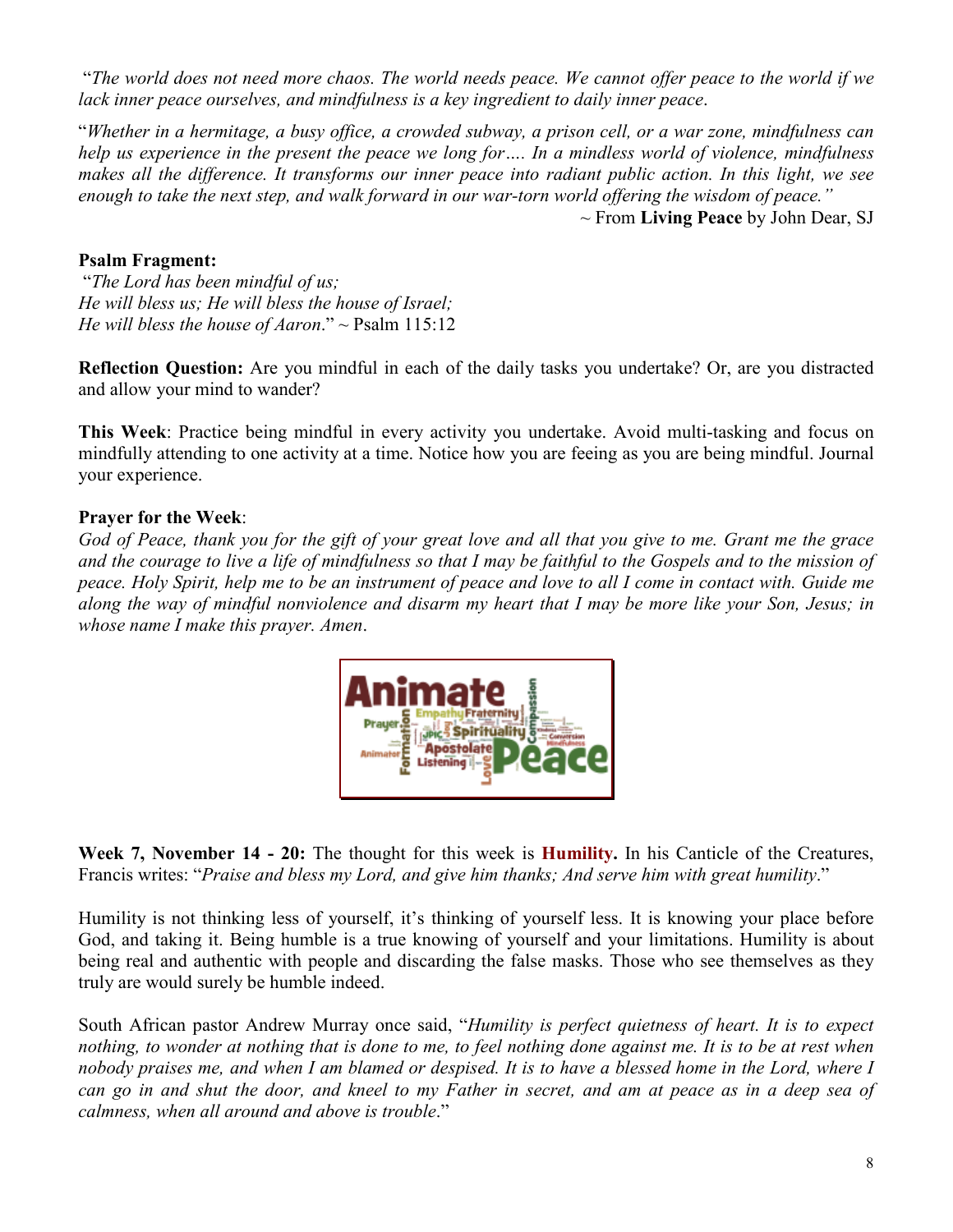When you have a modest view of your own importance, then God can enter into your littleness and create great and mighty works.

# **Psalm Fragment**:

"*And in Your majesty ride prosperously because of truth, humility, and righteousness; And Your right hand shall teach You awesome things*." ~ Psalm 45:3-5

**Reflection Question**: Where in your life do you need to humble yourself before the Lord and, before others?

**This week**: Take a word of advice from the Greek philosopher Epictetus: If anyone tells you that a certain person spoke ill of you, do not make excuses about what was said of you but answer, "He was ignorant of my other faults or else he would have mentioned those as well!"

**Prayer for the Week**: Blessing (Given to Brother Leo at La Verna)

*May the Lord bless you and keep you; may the Lord show his face to you and have compassion on you! May he turn his face to you and give you peace! Amen.* 



**Week 8, November 21 - 27:** The thought for this week is **Poverty**. When we think of poverty, we tend to think of giving up the things we love. But for Franciscans, poverty means detaching from that which holds you bound. It means surrendering to God's will and letting go of your own will and want; especially those things that keep you from living Gospel values.

*One day, while he was riding on horseback through the plain that lies below the town of Assisi, he came upon a leper. This unforeseen encounter struck him with horror. But he recalled his resolution to be perfect and remembered that he must first conquer himself if he wanted to become a knight of Christ. He slipped off his horse and ran to kiss the man. When the leper put out his hand as if to receive some alms, Francis gave him his money and a kiss. Immediately mounting his horse, Francis looked around; but although the open plain stretched clear in all directions, he could not see the leper anywhere. Filled with wonder and joy, he began devoutly to sing God's praises, resolving from this always to strive to do greater things in the future…* 

*From that time on he clothed himself with the spirit of poverty, a sense of humility and a feeling of intimate devotion. Formerly he used to be horrified not only by close dealings with lepers but by their very sight, even from a distance; but now he rendered humble service to the lepers with human concern and devoted kindness…* 

*He visited their houses frequently, generously distributed alms to them and with great compassion kissed their hands and their mouths.* (St. Bonaventure, *Legenda Major*)

Pope Francis exhorts, "*Do not be afraid to go and to bring Christ into every area of life, to the fringes of society, even to those who seem farthest away, most indifferent*." And, Saint Francis tells us, "*Remember*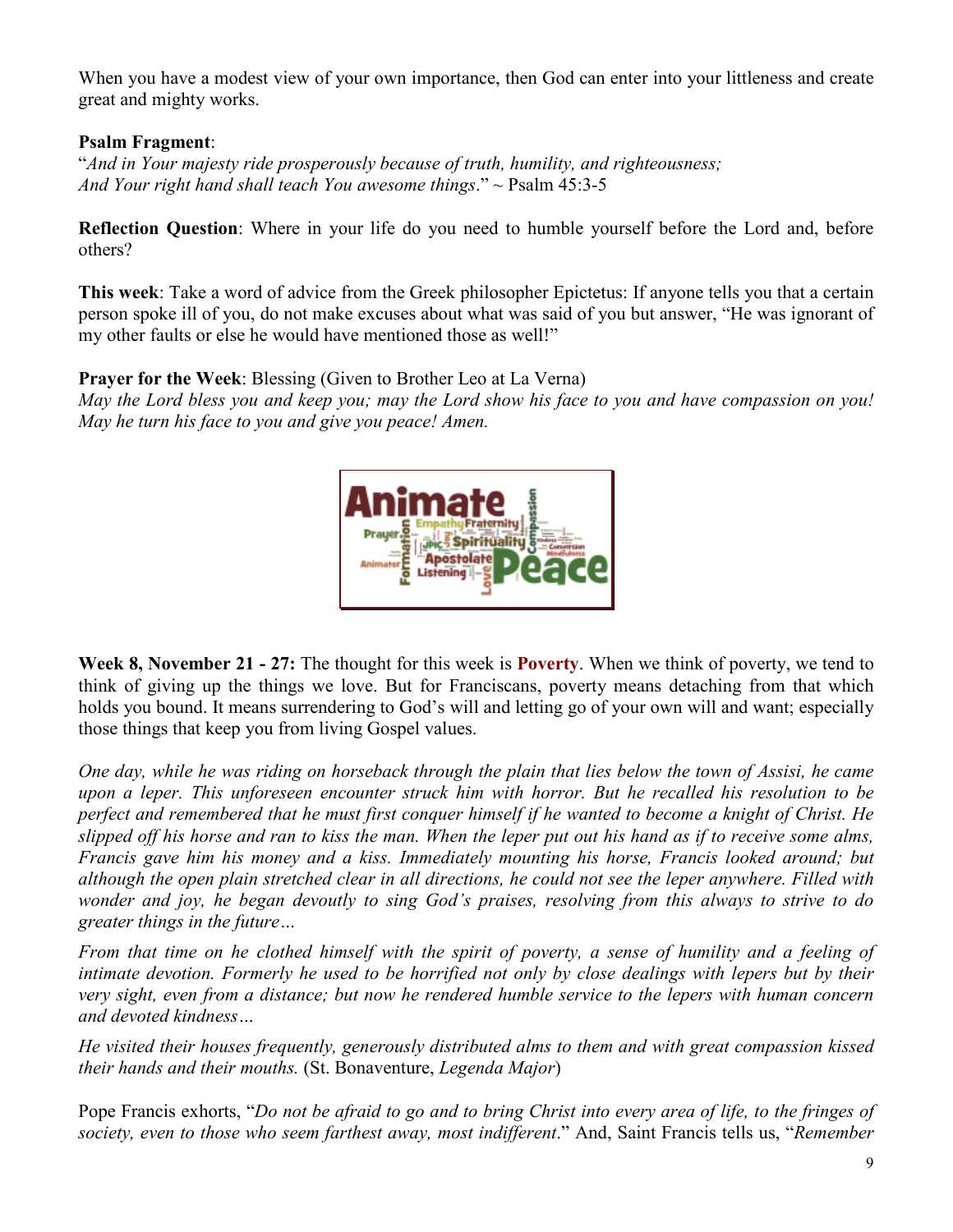*that when you leave this earth you can take nothing of what you have received, but only what you have given: a full heart, enriched by honest service, love, sacrifice, and courage."* 

# **Psalm Fragment**:

*"I maintain a pure lifestyle, so I can appear before your altar, O Lord, to give you thanks, and to tell about all your amazing deeds." Psalm 26:6-7* 

**Reflection Question**: What thoughts or beliefs are you attached to that keeps you from "trusting in the presence of the divine seed in everyone" (Art. 19)?

**This week**: Think about the "stuff" you are attached to or are having difficulty letting go. Resolve to give one thing away to someone in need. Journal your experience.

# **Prayer for the Week**:

*God, give me grace to accept with serenity the things that cannot be changed, Courage to change the things which should be changed, and the Wisdom to distinguish the one from the other. Living one day at a time, enjoying one moment at a time, Accepting hardship as a pathway to peace, Taking, as Jesus did, this sinful world as it is, not as I would have it, Trusting that You will make all things right, if I surrender to Your will, So that I may be reasonably happy in this life, And supremely happy with You forever in the next. Amen.* (Reinhold Niebuhr)



**Week 9, November 28 – December 4:** The thought for this week is **Kindness**. Mother Teresa said, "*I would rather make mistakes in kindness and compassion than work miracles in unkindness and hardness.*"

Kindness is the quality of being friendly, generous, and considerate. Being kind is a choice that we must make each and every day. It can be a difficult choice especially when others are not being very kind to you. But this is where we exercise our holiness, our being "set apart" from those who choose not to follow the Gospels. We do not think we are better than; we choose to behave as Jesus in the manner of Saint Francis.

Mahatma Gandhi once said, "*The simplest acts of kindness are by far more powerful than a thousand heads bowing in prayer*." Yes, people will forget what you said. People will also forget what you did. But they will never forget how you made them feel. Small and random acts of kindness cost nothing – except time and love.

"The smallest act of kindness is worth more than the greatest intention."  $\sim$  Kahlil Gibran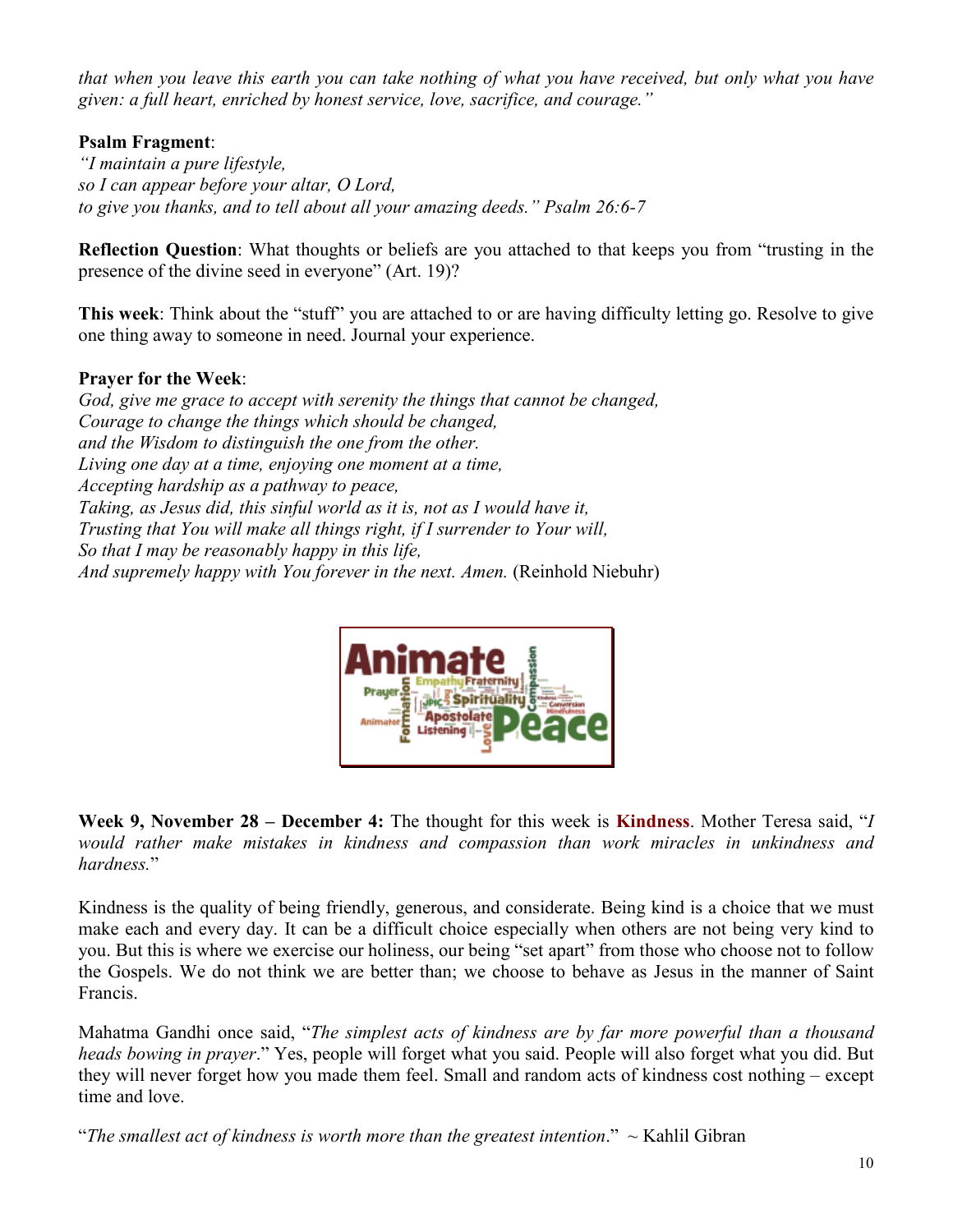# **Psalm Fragment**:

"*For His merciful kindness is great toward us, And the truth of the Lord endures forever. Praise the Lord!*" ~ Psalm 117:1-2

**Reflection Question**: What is one small act of kindness you can do right now? So… go and do it!

**This week**: Practice small and random acts of kindness – for no reason: Smile at someone you don't know. Give a lonely stranger a hug. Buy someone a hot cup of herbal tea. Journal your experience.

**Prayer for the Week**: *Lord, may I be a living expression of your kindness – each and every day; especially when someone is being unkind towards me. I make this prayer in Jesus' name. Amen*.



**Week 10, December 5 - 11:** The thought for this week is **Silence**. Can you tolerate the silence? Silence is more than just the complete absence of sound.

Mother Teresa said, "*In the silence of the heart, God speaks. If you face God in prayer and silence, God will speak to you. Then you will know that you are nothing. It is only when you realize your nothingness, your emptiness, that God can fill you with Himself. Souls of prayer are souls of great silence*."

In silence, things are happening. God is speaking as you are emptying; and as you are emptying, God is filling you up with Himself. In our busy society, it has become more difficult to turn off all of the noise and gadgets and completely shut down and fall still. This is part of who we are called to be. If we are to follow Jesus in the manner of Saint Francis, then we must turn off all of the noise and fall still. Jesus and Francis both took the time to steal away from the others to become one with the Father in solitude and silence. This was when they were being emptied in order to allow God fill them with His holy will.

"*It is fair to say that if you never spend time with another person you would be hard pressed to justify describing yourself as being in relationship with the other. In order to foster a healthy and meaningful relationship with someone, time must be set aside during which the other person is your focus and your presence to each other takes priority*." ~ From **Dating God: Live and Love in the Way of St. Francis** by Daniel P. Horan, OFM

Make spending quiet time with the Lord your focus and priority, then see how your other relationships improve. The Sufi poet Rumi said, "*In silence there is eloquence. Stop weaving and see how the pattern improves*." Turn off the noise, quiet the busyness in your day, fall still and see how the pattern improves.

And then speak, but only if it improves the silence!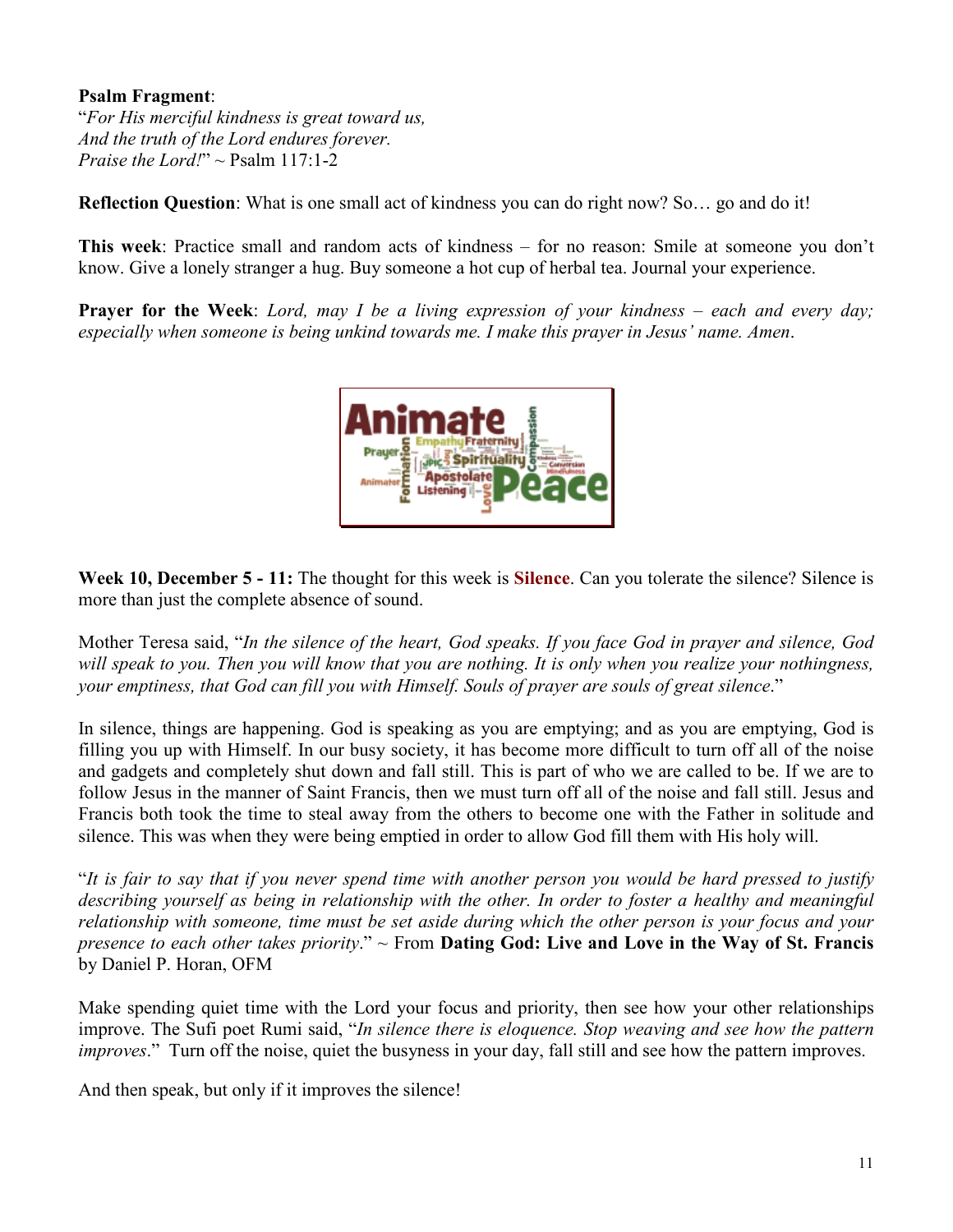### **Psalm Fragment**:

*"God of Zion, to you even silence is praise. Promises made to you are kept – you listen to prayer – and all living things come to you.*" ~ Psalm 65:1-2

**Reflection Question**: If you turned off your Smartphone or your mobile devices for one hour, what would you be missing? Is that worth one hour with the Lord?

**This week**: For one hour, turn off all the noise and electronic gadgets and fall still before the Lord. Slowly and reverently recite the Lord's Prayer and the Peace Prayer. Journal your experience.

# **Prayer for the Week**:

"*O Lord, you examine me and know. You know when I sit down and when I get up; even from far away you understand my motives. You carefully observe me when I travel or when I lie down to rest; you are aware of everything I do*." (Psalm 139: 1-3)



**Week 11, December 12 - 18:** The thought for this week is **Conversion**. Article 7 of the OFS Rule begins: "*United by their vocation as 'brothers and sisters of penance' and motivated by the dynamic power of the gospel, let them conform their thoughts and deeds to those of Christ by means of that radical interior change which the gospel calls 'conversion.' Human frailty makes it necessary that this conversion be carried out daily*."

Conversion means to change (something) into a different form, so that it can be used in a different way. This is an awesome definition. Conversion is not just changing from something to something else; but also that it may be used in a different way. This second part is key: **to be used in a different way** – to go from Gospel to life and life to Gospel.

Conversion is not a one-time event. Our Rule says, *human frailty makes it necessary that this conversion be carried out daily*. Each day, we will revert back to what we know, to what is comfortable. This is the result of human frailty. Don't beat yourself up because you have not "arrived." While we are human, we will fall. But the good news is that God is there to pick us up again, if we so desire.

English clergyman John Bunyan calls conversion "wounding work"; it is a constant breaking of the heart. But without the wounding, without the breaking, there can be no radical change.

*"To say, "I've been converted and that's that," is to say you have decided to quit growing. If life is about anything, it is about growing. The day I quit changing and learning is the day I die.*"  $\sim$  Steve Goodier, Author and Minister.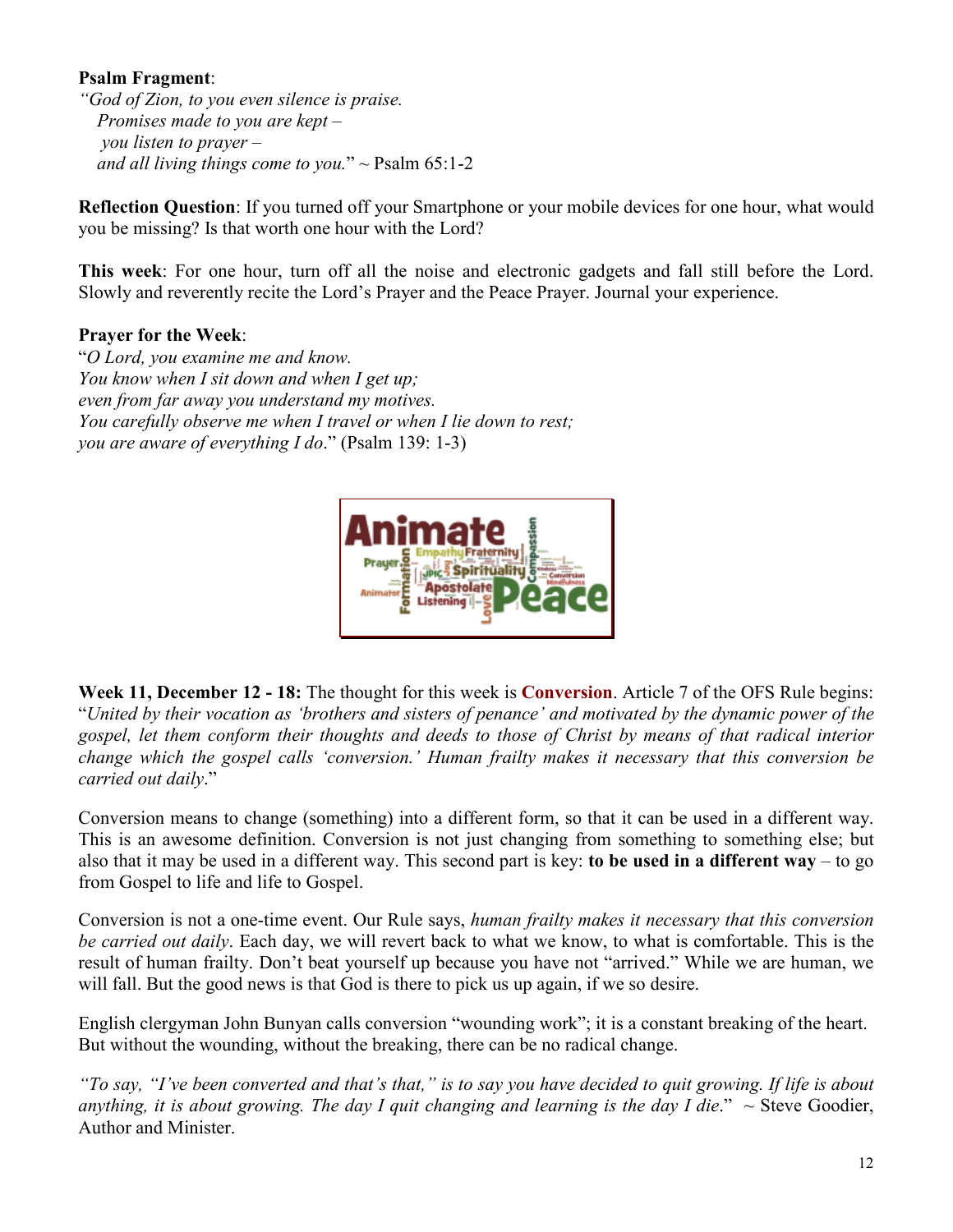"*God demands a conversion of the mind and heart as the basis of peace and security*" (cf. Is 26:3).

# **Psalm Fragment**:

"*Create in me a clean heart, O God, And renew a steadfast spirit within me…* 

*Restore to me the joy of Your salvation, And uphold me by Your generous Spirit*." ~ Psalm 51: 10, 12

**Reflection Question**: What are the small, daily conversions in your life? How are you used in a different way because of them?

**This week**: Think about where the Lord may be calling you to conversion in your daily life and wanting to use you in a different way. Journal any new awarenesses.

**Prayer for the Week**: "*My Lord God, I have no idea where I am going. I do not see the road ahead of me. I cannot know for certain where it will end. Nor do I really know myself, and the fact that I think that I am following your will does not mean that I am actually doing so. But I believe that the desire to please you does in fact please you. And I hope I have that desire in all that I am doing. I hope that I will never do anything apart from that desire. And I know that if I do this you will lead me by the right road though I may know nothing about it. Therefore will I trust you always though I may seem to be lost and in the shadow of death. I will not fear, for you are ever with me, and you will never leave me to face my perils alone*. *Amen*" (Thomas Merton)



**Week 12, December 19 - 25:** The thought for today is **Peace.** Peace Activist Claude Thomas writes: "*Peace is not an idea. Peace is not a political movement, not a theory or a dogma. Peace is a way of life: living mindfully in the present moment.... We must simply stop the endless wars that rage within... Imagine, if everyone stopped the war in themselves – there would be no seeds from which war could grow*."

Peace is a gift before it becomes a task. It is gift from our Lord Jesus: "*My peace I bequeath to you, my own peace I give to you. A peace the world cannot give, this is my gift to you*" (John 14:27). We have been gifted with the peace of the Lord; with his own peace. It is a gift that no one else can give to you. Sit and meditate on that rare and precious gift.

*It happened, three years prior to his death, that Francis decided to celebrate at the town of Greccio the memory of the birth of the Child Jesus with the greatest possible solemnity, in order to arouse devotion. So that this would not be considered a type of novelty, he petitioned for and obtained permission from the Supreme Pontiff.*